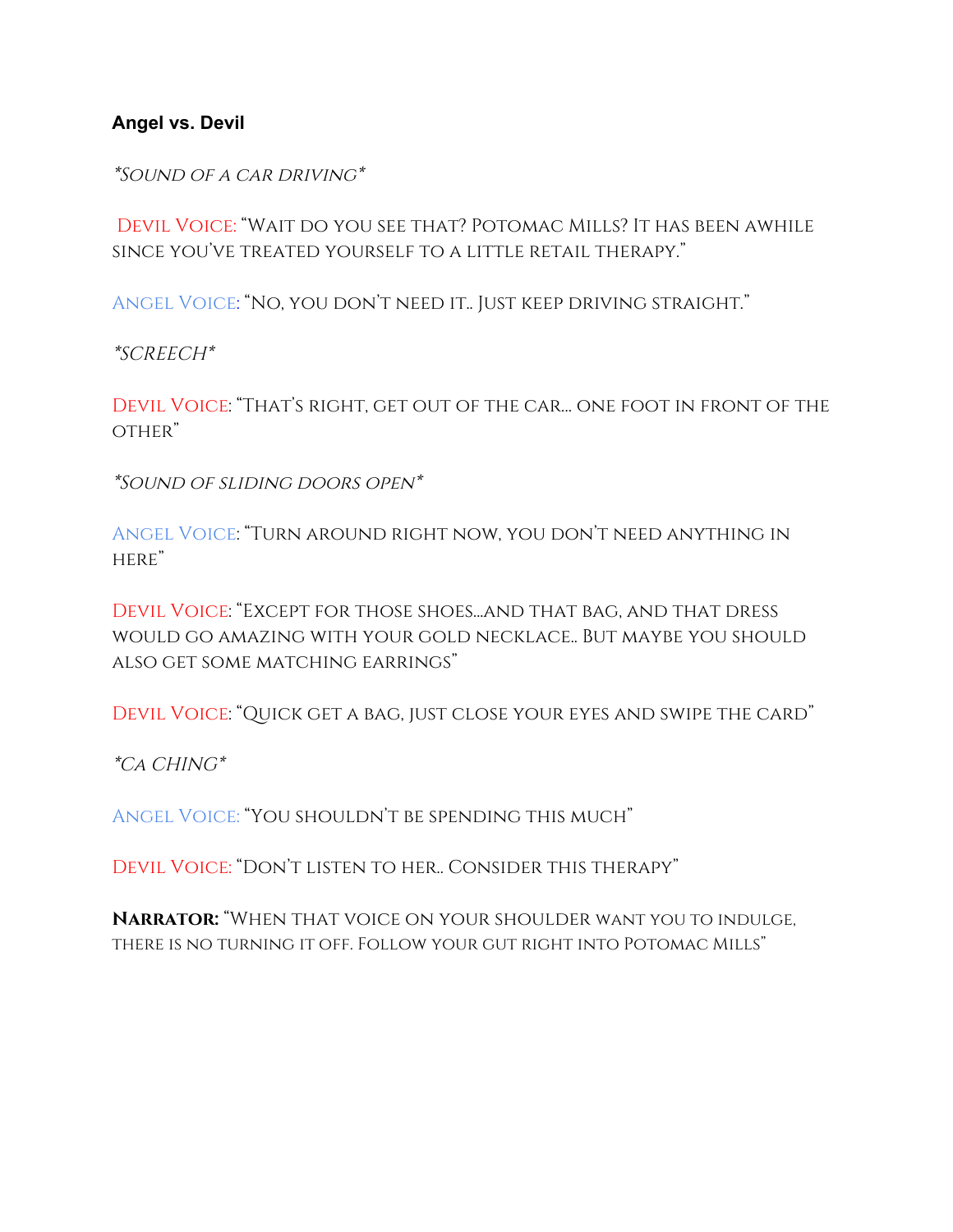## **For the Entire Family**

Child's Voice: "Mommy, I need new shoes for my dance recital"

Teenage Girls Voice: "Mom, homecoming is coming up soon.. I need a dress to impress the boy I like"

Teenage Boy's Voice: "Yo mom, can you take me somewhere to get an outfit for my interview?"

Mother's Voice: "Kids, get in the car…"

\*Kids laughing, doors slamming, start of an engine\*

Mother Voice: "We're going to Potomac Mills"

Narrator: "Potomac Mills, the best shopping solution"

Distinction: This version focuses on family and how everyone can find something that they need at Potomac Mills regardless of their age.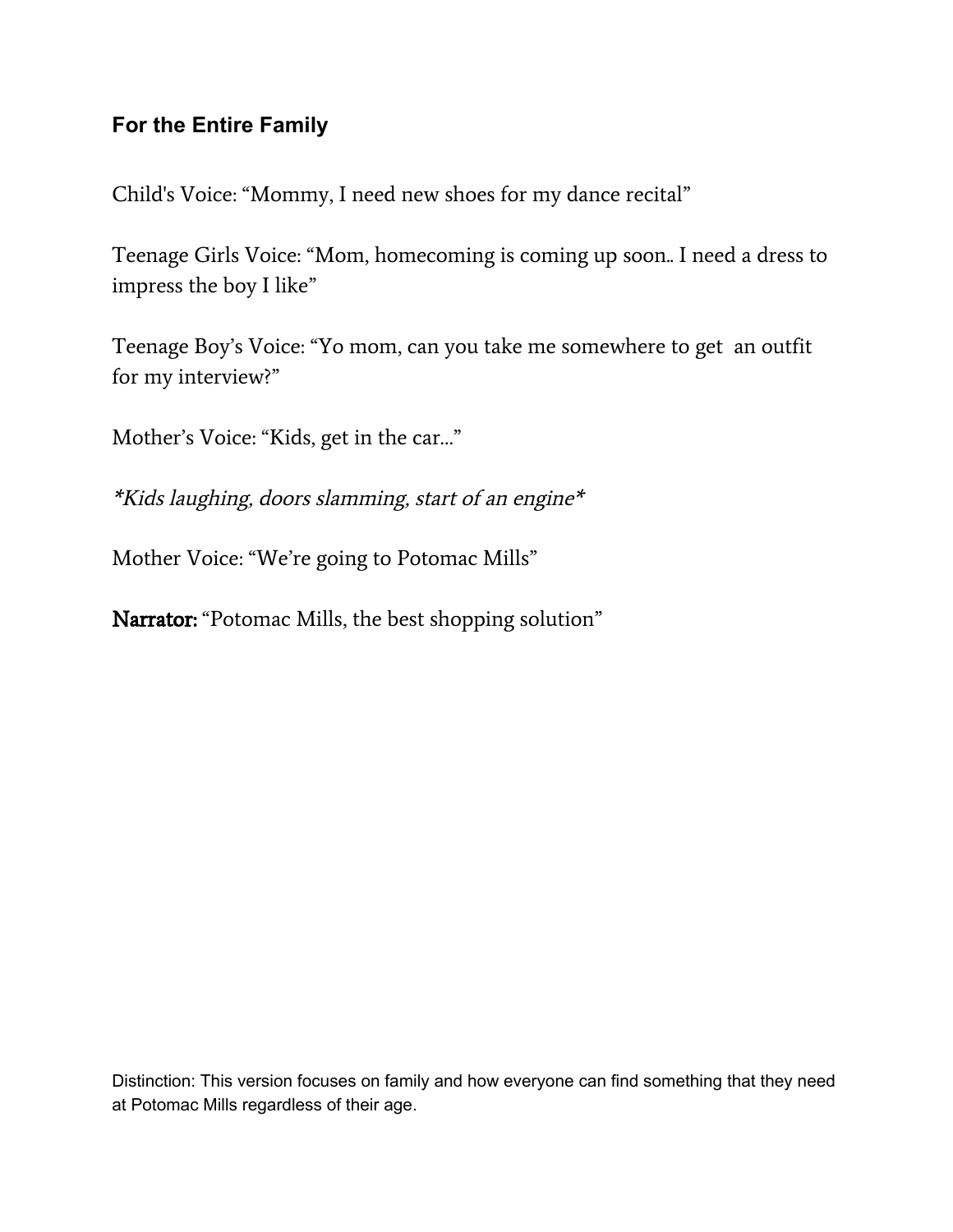## **Limitless Fun**

\*Doorsslam\*

\*Sounds of footsteps and doors opening\*

Narrator: "At Potomac Mills, the limits are endless"

Narrator: "The mall where you can smell good"

\*Sounds of perfume spraying\*

Narrator: "Dress good"

\*Sounds of zippers and heels clacking\*

Narrator: "Eat good"

\*Soundofplatesbeingsatdown\*

Narrator: "And Feel Good"

\*Sound of bowling\*

Narrator: "Come down to Potomac Mills, and start making memories"

Distinction: This version focuses on the experiences you could have when you go to Potomac Mills. It highlights shopping, entertainment, and food.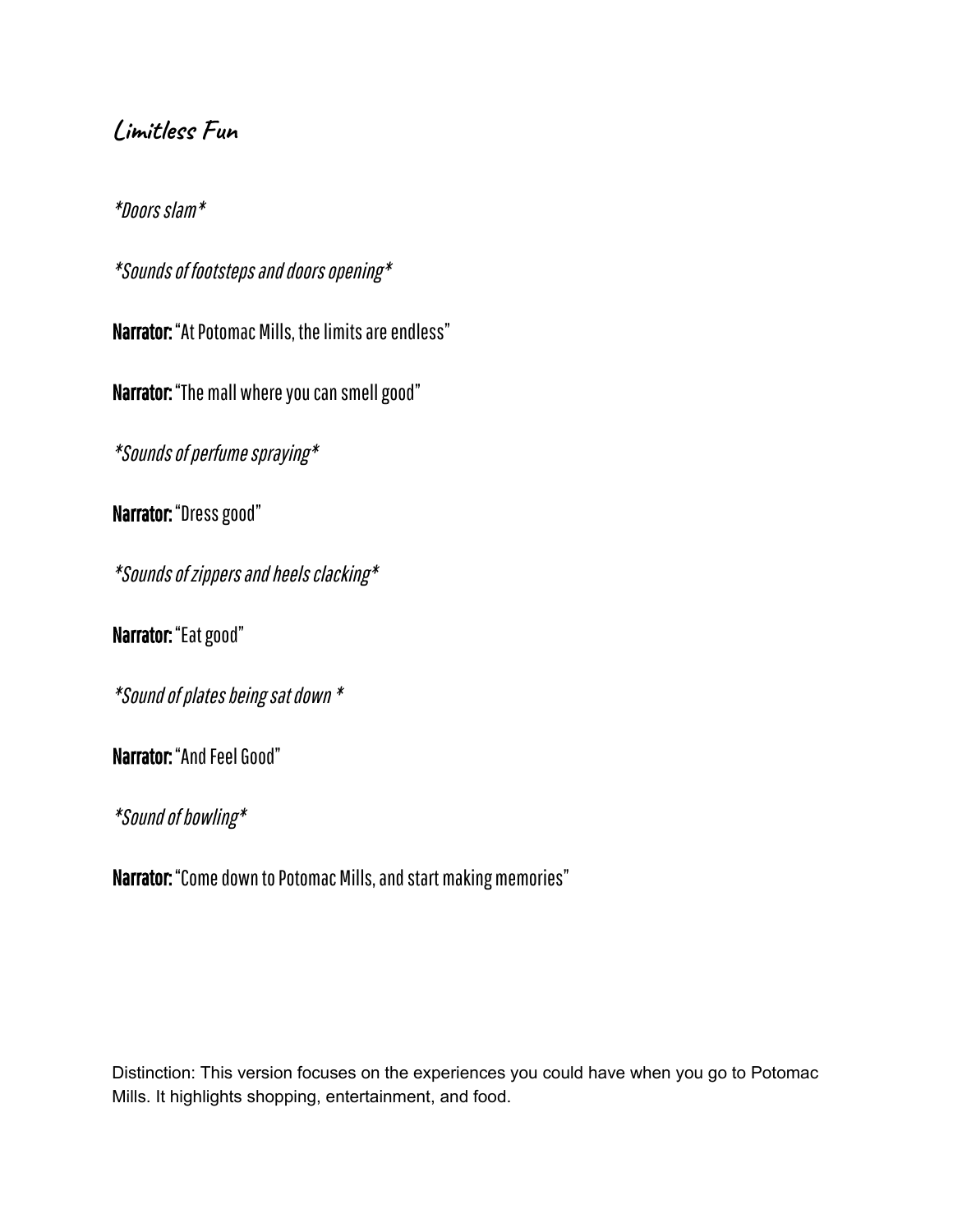## Shopaholic

**Narrator:** "You're sick.. That's right I said it"

**Narrator:** "Have you seen your spending habits?"

\*Noises of card readers beeping, swiping of cards\*

**Narrator:** "According to Merriam-Webster, a Shopaholic is defined as someone who is excessively or extremely fond of shopping"

**Narrator:** "Some may consider this a bad thing.."

**Narrator:** "You may have been scolded for your shopping habits."

**Narrator:** "But with 190 stores full of the hottest trends and styles"

**Narrator:** "We're ready to welcome you with open arms"

**Narrator**: "So grab that purse and hit the road"

\*Car engine starting up\*

**Narrator:** "We look forward to seeing you"

**Narrator:** "Potomac Mills, we will accept you for who you are"

Distinction: This version focuses on excessive shopping behaviors.